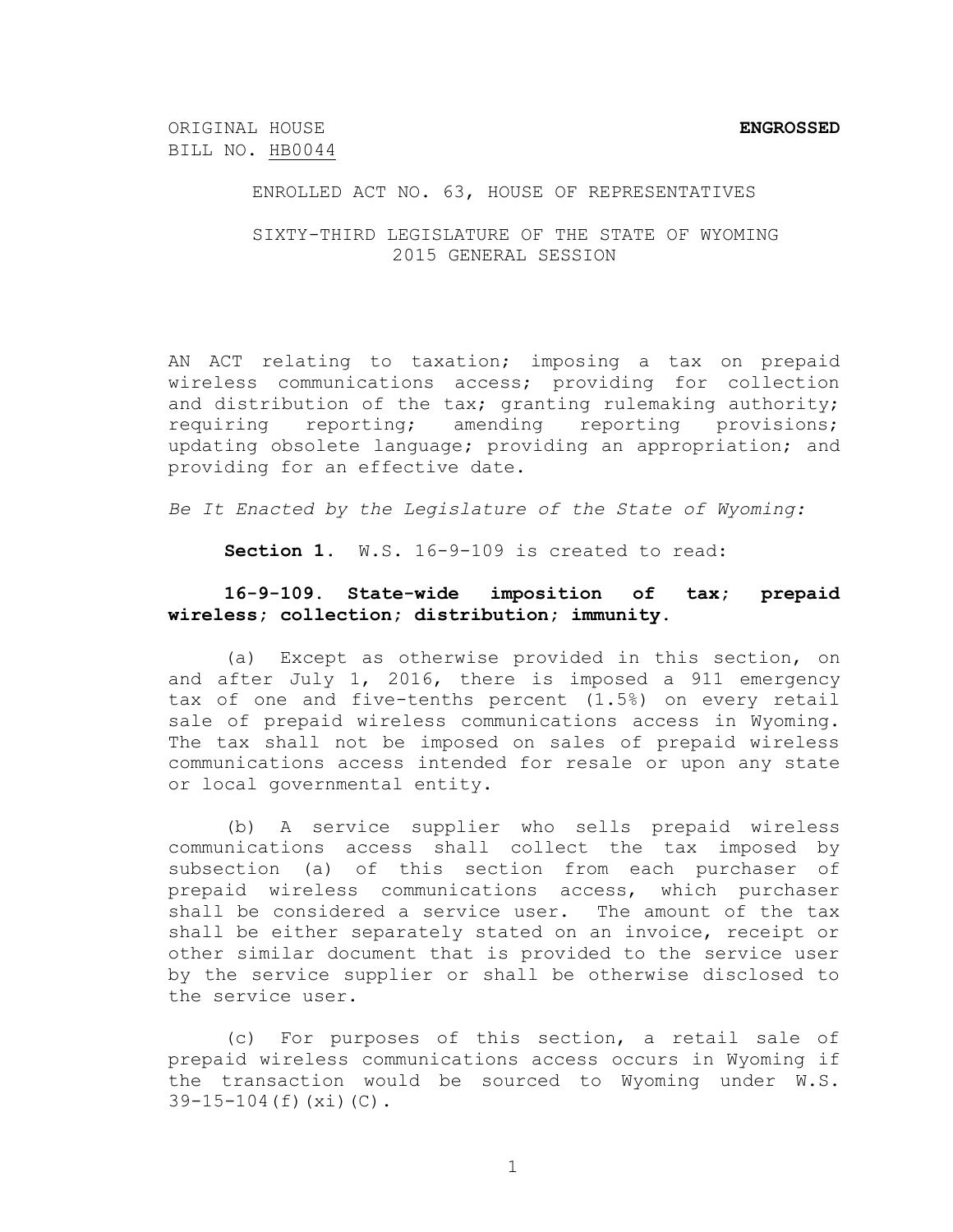## ENROLLED ACT NO. 63, HOUSE OF REPRESENTATIVES

## SIXTY-THIRD LEGISLATURE OF THE STATE OF WYOMING 2015 GENERAL SESSION

(d) The tax imposed by subsection (a) of this section is the liability of the service user and the service supplier. The service supplier shall be liable to remit all taxes due or collected as provided in subsection (g) of this section.

(e) If the tax collected pursuant to this section is separately stated on an invoice, receipt or similar document provided to the service user by the service supplier, the tax shall not be included in the base for calculating any other tax, fee, surcharge or other charge imposed by this state, any political subdivision of the state or any intergovernmental agency.

(f) When prepaid wireless communication access is sold with one (1) or more other products or services for a single, nonitemized price, the tax authorized by subsection (a) of this section shall not be applied to a retail sale of prepaid wireless communications access of ten (10) or fewer minutes or which has a value of five dollars (\$5.00) or less.

(g) All taxes collected under subsection (a) of this section shall be remitted by the service supplier who collected them to the department of revenue as follows:

(i) A service supplier shall remit to the department of revenue all monies collected at the times and in the manner provided by W.S. 39-15-107(a). The department of revenue may establish by rule procedures reasonably necessary to facilitate the transfer of these monies. The service supplier shall be subject to the penalty and enforcement provisions provided by W.S. 39-15-108 for any failure to collect or remit funds;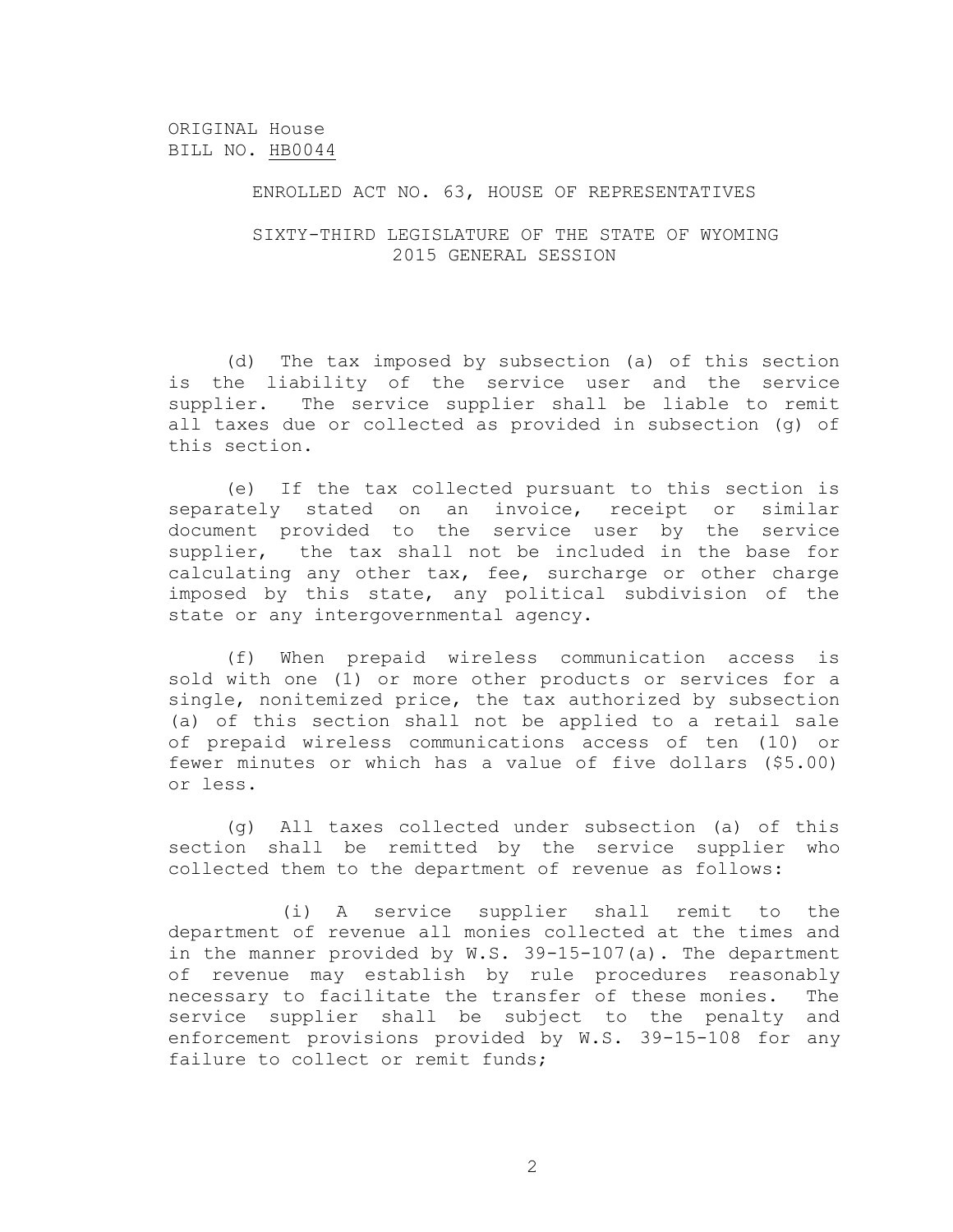## ENROLLED ACT NO. 63, HOUSE OF REPRESENTATIVES

## SIXTY-THIRD LEGISLATURE OF THE STATE OF WYOMING 2015 GENERAL SESSION

(ii) A service supplier remitting collected taxes may deduct and retain three percent (3%) of the taxes collected as the cost of administration for collecting the taxes;

(iii) The audit and appeal procedures applicable to the collection of state sales taxes shall apply to the collection and remittance of taxes authorized by this section;

(iv) Pursuant to rules adopted for this purpose, the department of revenue shall establish a procedure by which service suppliers shall document that a transaction is not a retail sale subject to the tax imposed by this section. The procedure shall be substantially similar to the procedure used to document a sale for resale transaction for purposes of sales tax.

(h) The monies collected by the department of revenue under this section shall not be general revenues of the state and shall be held by the department in a separate account for distribution as follows:

(i) The department shall deduct one percent (1%) of the total monies collected to cover its administrative expenses and costs, which amount shall be remitted to the treasurer for credit to the general fund;

(ii) After deduction of the amount authorized by paragraph (i) of this subsection, the department shall pay all remaining amounts collected to each county that imposes and collects the 911 emergency tax authorized by W.S. 16-9-103;

(iii) The payment authorized by paragraph (ii) of this subsection shall be remitted to the county no later than fifteen (15) days after the close of the calendar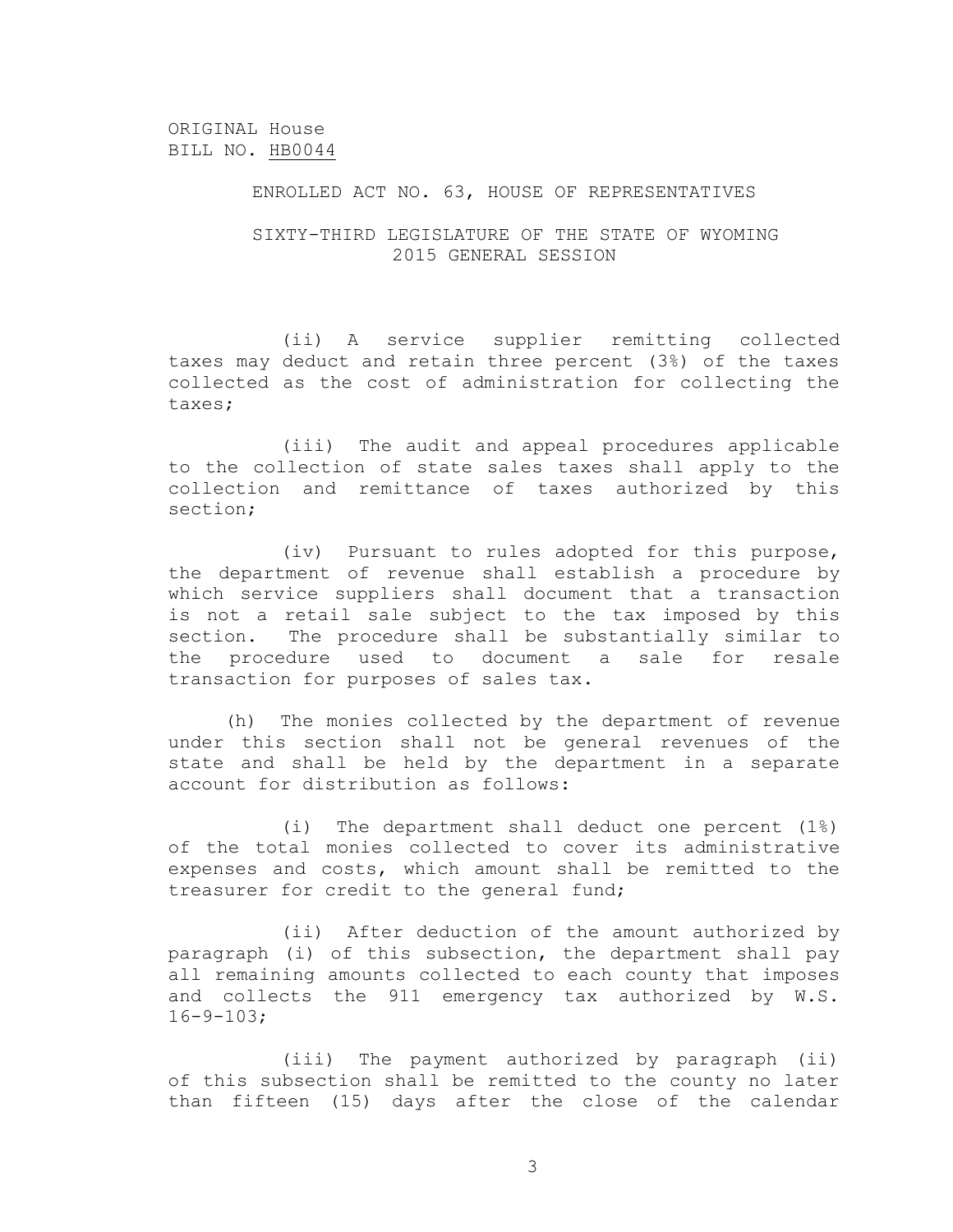## ENROLLED ACT NO. 63, HOUSE OF REPRESENTATIVES

## SIXTY-THIRD LEGISLATURE OF THE STATE OF WYOMING 2015 GENERAL SESSION

quarter and is subject to the requirements of paragraph (iv) of this subsection;

(iv) Each county receiving payment pursuant to paragraph (ii) of this subsection shall receive three percent (3%) of the total amount distributed pursuant to paragraph (ii) of this subsection. Each county shall receive the remaining balance of the amount distributed under paragraph (ii) of this subsection in proportion to the percentage that the county's total population relates to the state's total population;

(v) If a governing body other than a county imposes a 911 emergency tax pursuant to W.S. 16-9-103, the county in which that governing body is located shall divide all monies received by the county pursuant to paragraph (iv) of this subsection equally between the county and the governing body;

(vi) All funds received by any governing body pursuant to this subsection shall be expended only for the purposes authorized by W.S. 16-9-105;

(vii) Amounts collected by any governing body pursuant to this subsection in excess of necessary expenditures within any fiscal year shall be carried forward to subsequent years and shall be used only for the purposes authorized by W.S. 16-9-105;

(viii) The department of revenue may promulgate rules necessary to implement this subsection.

(j) The department of revenue and the Wyoming public service commission shall jointly report to the joint corporations, elections and political subdivisions committee on or before July 1, 2019 and every four (4) years thereafter. The report required by this subsection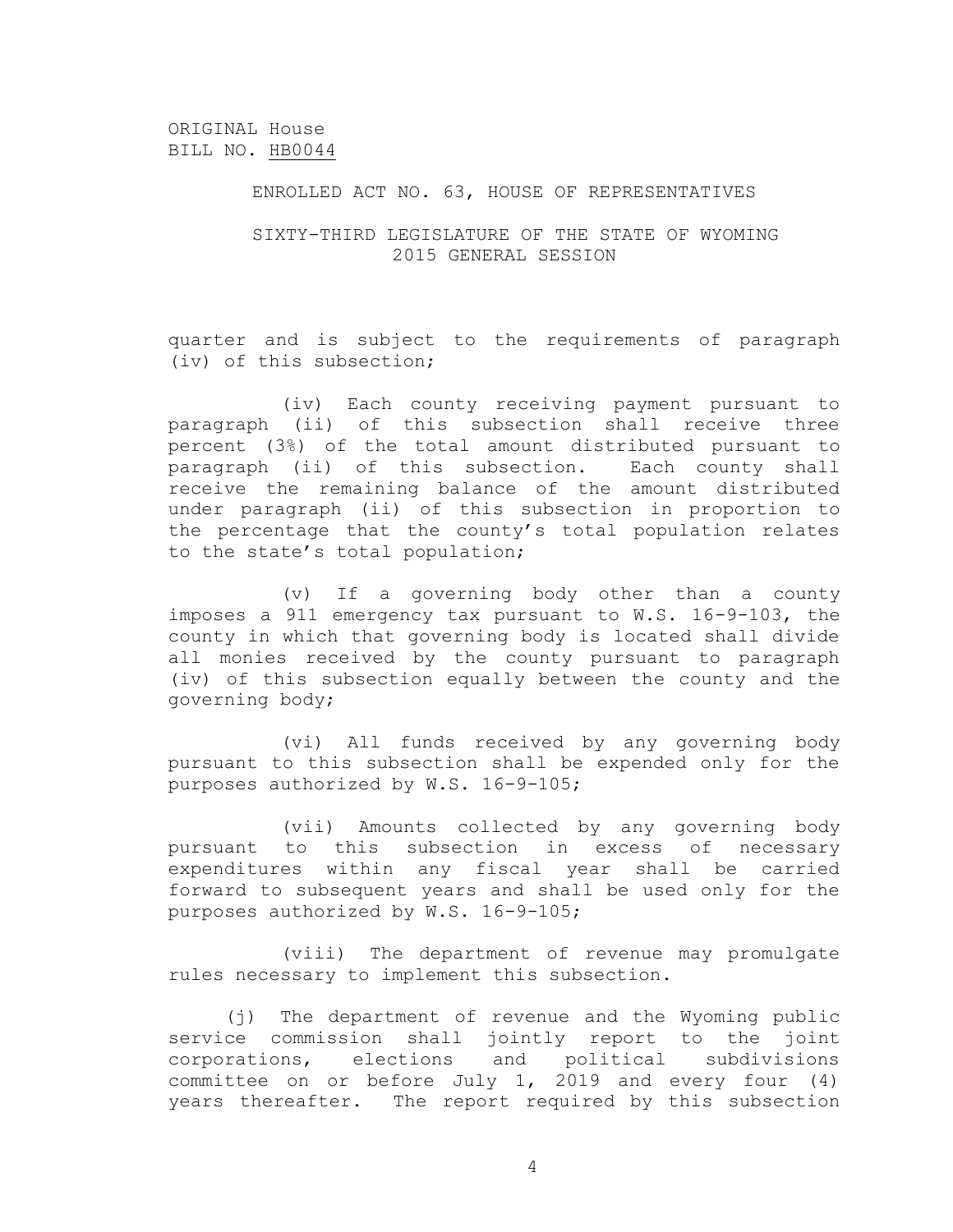## ENROLLED ACT NO. 63, HOUSE OF REPRESENTATIVES

## SIXTY-THIRD LEGISLATURE OF THE STATE OF WYOMING 2015 GENERAL SESSION

shall contain an analysis of the tax rate imposed by subsection (a) of this section and shall determine whether that tax rate places a tax burden on purchasers of prepaid wireless communication access which is substantially equivalent to the tax burden imposed by W.S. 16-9-103(b). If the tax burden imposed by this section is not substantially equivalent to the tax burden imposed by W.S. 16-9-103(b), the department and the commission shall advise the committee on the tax rate that would make the burden imposed by the two (2) taxes equivalent. The department of revenue and the Wyoming public service commission may adopt rules requiring the reporting of sales data or other information necessary to complete the analysis required by this subsection.

**Section 2.** W.S. 16-9-102(a)(iv), (v), (viii), (x) and by creating a new paragraph  $(xvii)$ ,  $16-9-103(b)$ ,  $(d)$ ,  $(e)$ , (g) and by creating new subsections (k) and (m), 16-9-104 and  $16-9-105(a)$ , (b)(intro) and (c) are amended to read:

#### **16-9-102. Definitions**.

(a) As used in this act:

(iv) "911 emergency reporting system" or "911 system" means a telephone system consisting of network, database, services and equipment, including operating and personnel costs as specified in W.S. 16-9-105, using the single three-digit number 911 for reporting police, fire, medical or other emergency situations and enabling the users of a public telephone system, other technology or wireless telecommunications system to reach a public safety answering point to report emergencies by dialing 911. 911 emergency reporting systems may include systems consisting of network, database, services and equipment, including operating and personnel costs as specified in W.S. 16-9-105, using 911 databases and public safety answering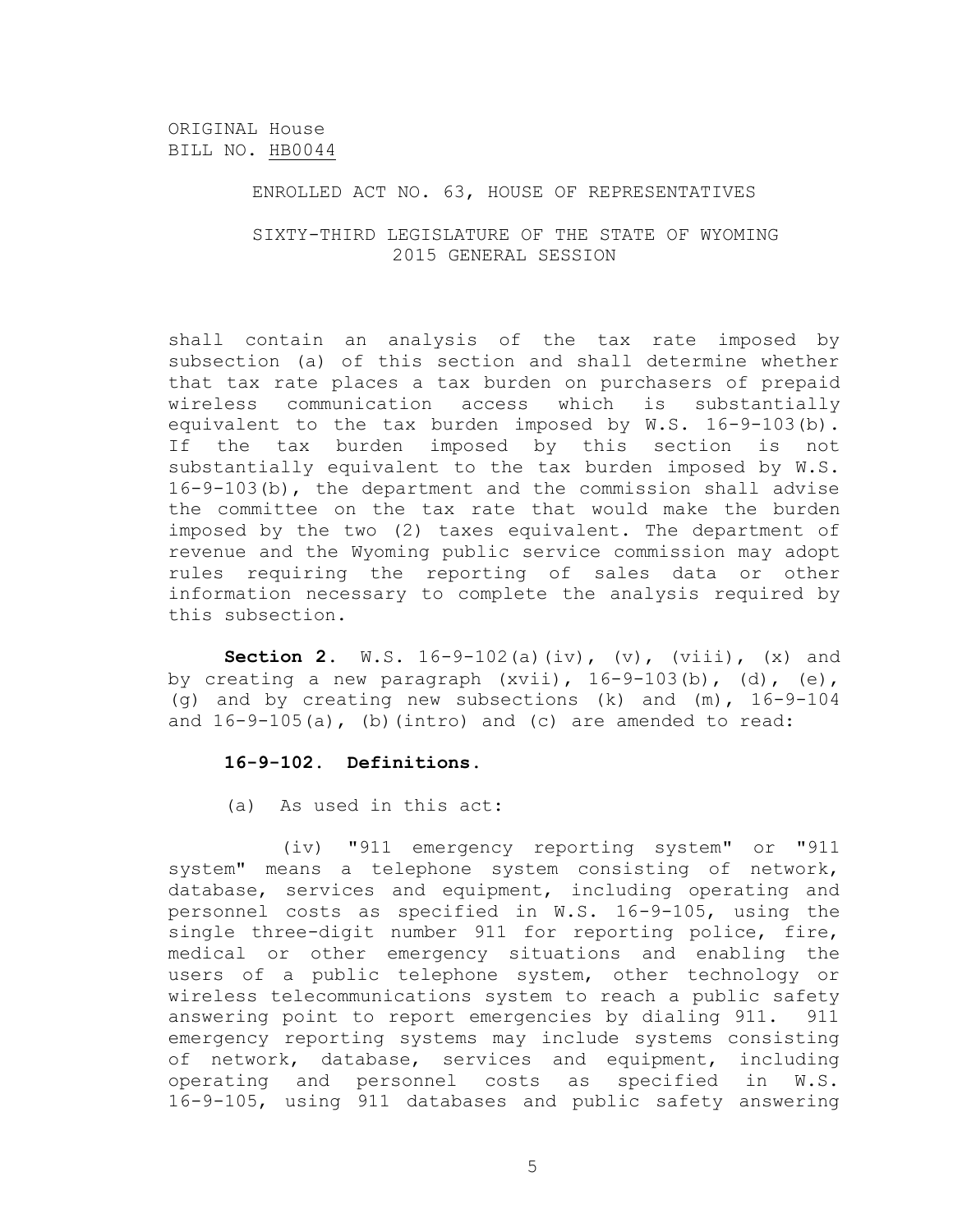## ENROLLED ACT NO. 63, HOUSE OF REPRESENTATIVES

## SIXTY-THIRD LEGISLATURE OF THE STATE OF WYOMING 2015 GENERAL SESSION

points to disseminate warnings to the public of impending hazards, including storms, floods, hazardous materials incidents or other emergencies that could compromise the public safety. For any 911 emergency reporting system that operates a reverse 911 warning system, a quarterly test on the warning system will be conducted by calling random numbers. The level of technology for provision of the 911 emergency reporting system is to be determined by the governing body and may include enhanced wireless 911 services, however, the 911 system shall include a device for telecommunications for the deaf;  $\frac{1}{1}$  Effective January 1, 2009, the governing body shall file with the Wyoming public service commission a certified statement of its annual gross receipts and detailed and itemized annual expenditures of any taxes collected pursuant to this act from 2004 through and including the most recent calendar year;

(v) "911 emergency tax" is the state-wide tax authorized by W.S. 16-9-109 and a tax on service users within the governing body's designated 911 service area set by the governing body in accordance with this act and assessed on each service user's local exchange access lines and wireless communications access to pay the directly related costs of a 911 system as authorized in accordance with W.S. 16-9-105;

(viii) "Service supplier" means any utility, person or entity providing or offering to provide 911 system equipment, database installation, maintenance or local exchange access, wireless communication access or other technological device that under normal operation is designed or routinely used to access 911 services within the 911 service access area, including, for purposes of W.S. 16-9-108 and 16-9-109, a seller of prepaid wireless communications access;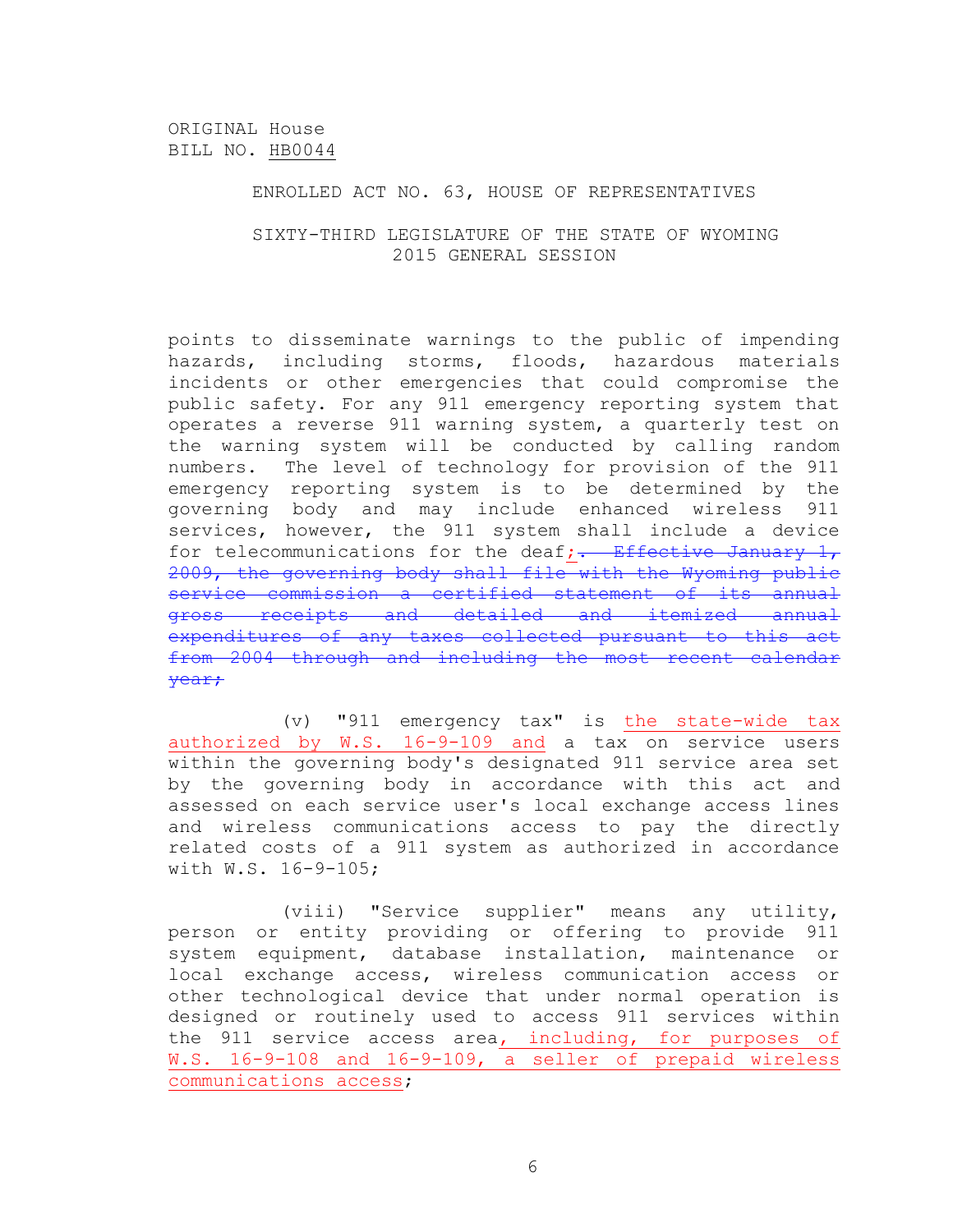#### ENROLLED ACT NO. 63, HOUSE OF REPRESENTATIVES

## SIXTY-THIRD LEGISLATURE OF THE STATE OF WYOMING 2015 GENERAL SESSION

(x) "This act" means W.S. 16-9-101 through  $16 - 9 - 108 - 16 - 9 - 109;$ 

(xvii) "Prepaid wireless communications access" means wireless communications access which requires advance payment that is sold in predetermined units or dollars of which the number declines with use in a known amount.

# **16-9-103. Imposition of tax; liability of user for tax; collection; uncollected amounts; discontinuing service prohibited**.

(b) In accordance with the provisions of this subsection, and after a public hearing the governing body may, by ordinance in the case of cities and by resolution in the case of counties or special districts, impose a monthly uniform tax on service users within its designated 911 service area in an amount not to exceed seventy-five cents (\$.75) per month on each local exchange access line, per wireless communications access or other technological device that under normal operation is designed or routinely used to access 911. Only one (1) governing body may impose a 911 emergency tax for each 911 system. Except as provided by W.S. 16-9-109 for prepaid wireless communication access and regardless of the level at which the tax is set, if an assessment is made on both local exchange access facilities and wireless communications access, the amount of the tax imposed per local exchange access facility and the amount of the tax imposed per wireless communications access or access by other technological device that under normal operation is designed or routinely used to access 911, shall be equal. Except as provided by W.S. 16-9-109, the proceeds of the 911 emergency tax shall be set aside in an enterprise fund or other separate accounts from which the receipts shall be used to pay for the 911 system costs authorized in W.S. 16-9-105, and may be imposed at any time following the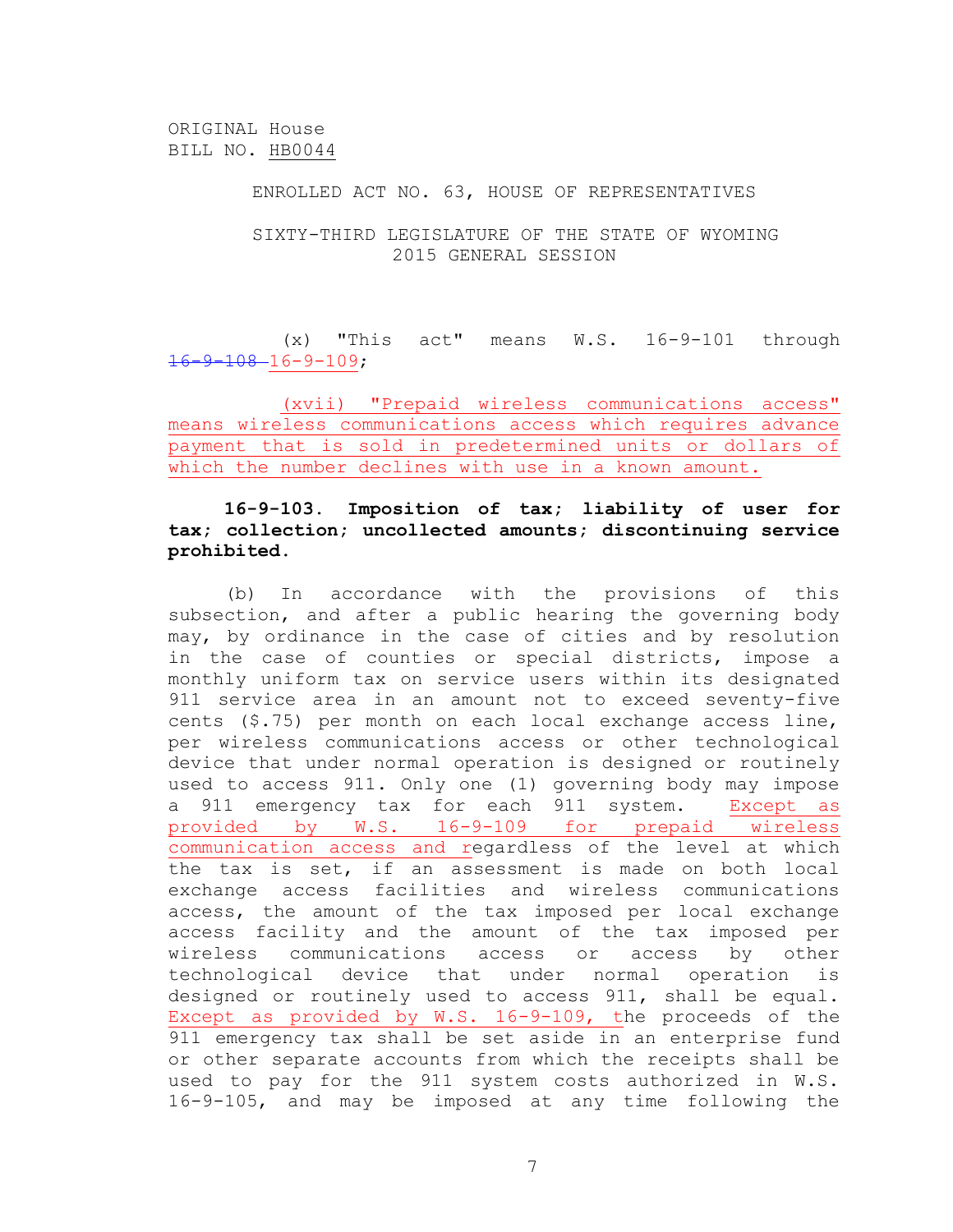## ENROLLED ACT NO. 63, HOUSE OF REPRESENTATIVES

## SIXTY-THIRD LEGISLATURE OF THE STATE OF WYOMING 2015 GENERAL SESSION

execution of an agreement with the provider of the service at the discretion of the governing body.

(d) Collection of any 911 emergency tax from a service user pursuant to this chapter act shall commence at the time specified by the governing body in accordance with this act. Taxes imposed under this chapter-act and required to be collected by the service supplier shall be added to and stated separately in the billings to the service user.

(e) Every billed service user shall be liable for any 911 emergency tax imposed under this chapter act until it has been paid to the service supplier or governing body.

 $(q)$  Any 911 emergency tax imposed under this  $eh$ apter act shall be collected at the time charges for the telecommunications are collected under the regular billing practice of the service supplier.

(k) Effective January 1, 2015, and every fiscal year through June 30, 2019, the governing body primarily responsible for the expenditure of revenues collected pursuant to this act shall file with the Wyoming public service commission a statement of its gross receipts and expenditures authorized by this act for the prior fiscal year. The Wyoming public service commission is authorized to promulgate rules in consultation with the governing bodies to develop a statement of revenues and expenditures that, to the maximum extent possible, is uniform across governing bodies.

(m) Except as provided in subsection (k) of this section, this section shall not apply to the 911 emergency tax imposed on prepaid wireless communication access by W.S. 16-9-109.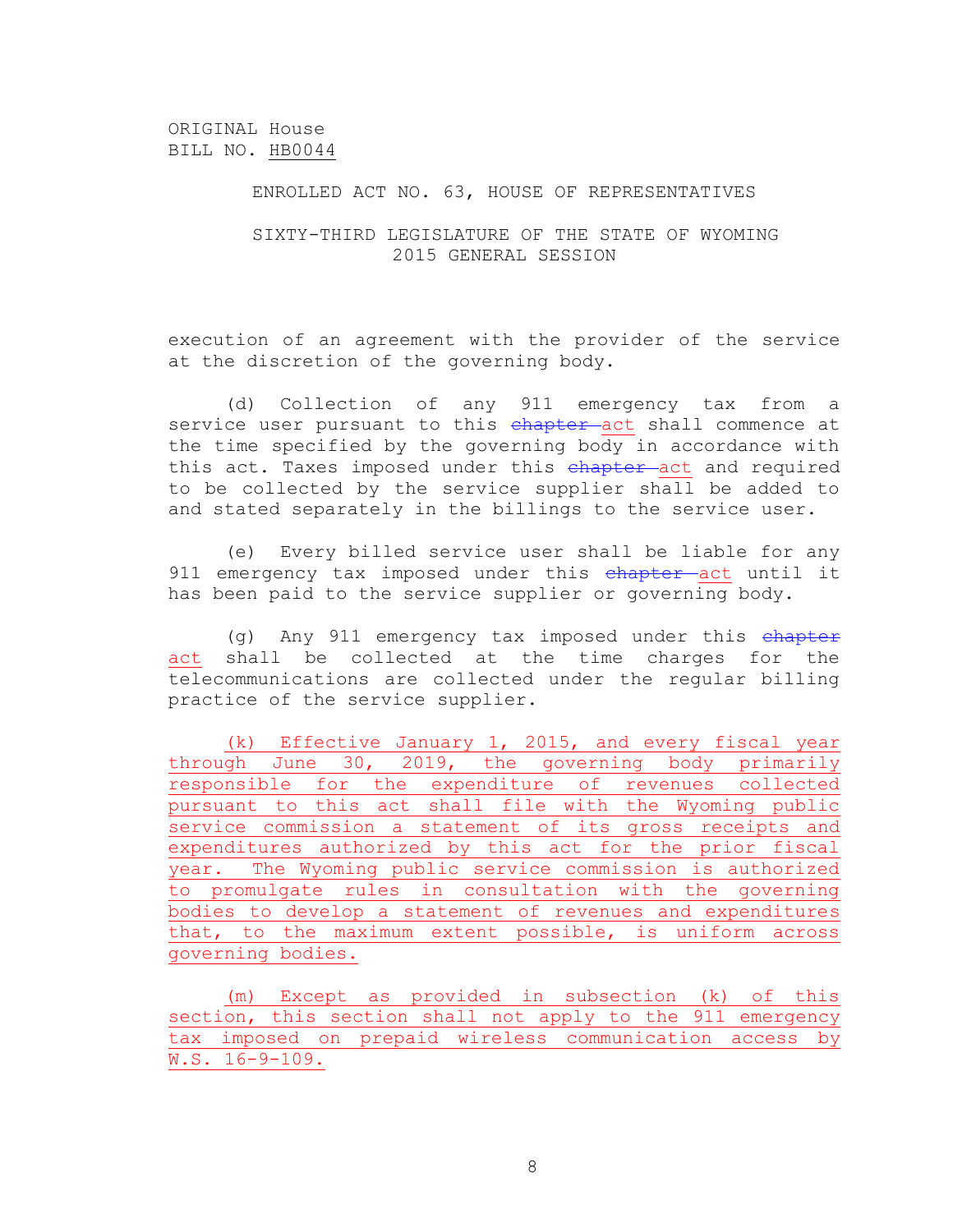#### ENROLLED ACT NO. 63, HOUSE OF REPRESENTATIVES

## SIXTY-THIRD LEGISLATURE OF THE STATE OF WYOMING 2015 GENERAL SESSION

## **16-9-104. Remittance of tax to the governing body; administrative fee; establishment of rate of tax**.

(a) Except as provided in W.S. 16-9-109, any tax imposed under this chapter act and the amounts collected are to be remitted quarterly to the governing body. The amount of the tax collected in one (1) calendar quarter by the service supplier shall be remitted to the governing body no later than fifteen (15) days after the close of the calendar quarter. On or before the sixteenth day of each month following the preceding calendar quarter, a return for the preceding quarter shall be filed with the governing body in a form the governing body and service supplier agree upon. The service supplier required to file the return shall deliver the return together with the remittance of the amount of the tax payable to the governing body. The service supplier shall maintain a record of the amount of each tax collected pursuant to this chapter act. The record shall be maintained for a period of one (1) year after the time the tax was collected.

(b) Except as provided by W.S. 16-9-109, the service supplier remitting the taxes collected under this chapter act may deduct and retain one percent (1%) of the taxes collected as the cost of administration for collecting the taxes.

(c) At least once each calendar year, the governing body shall establish a rate of tax not to exceed the amount authorized. Amounts collected in excess of necessary expenditures within any fiscal year shall be carried forward to subsequent years and shall only be used for the purposes set forth in W.S. 16-9-105. The governing body shall fix the rate, publish notice of its new rate and notify by mail every local exchange access company at least ninety (90) days before the new rate becomes effective. The governing body may at its own expense require an annual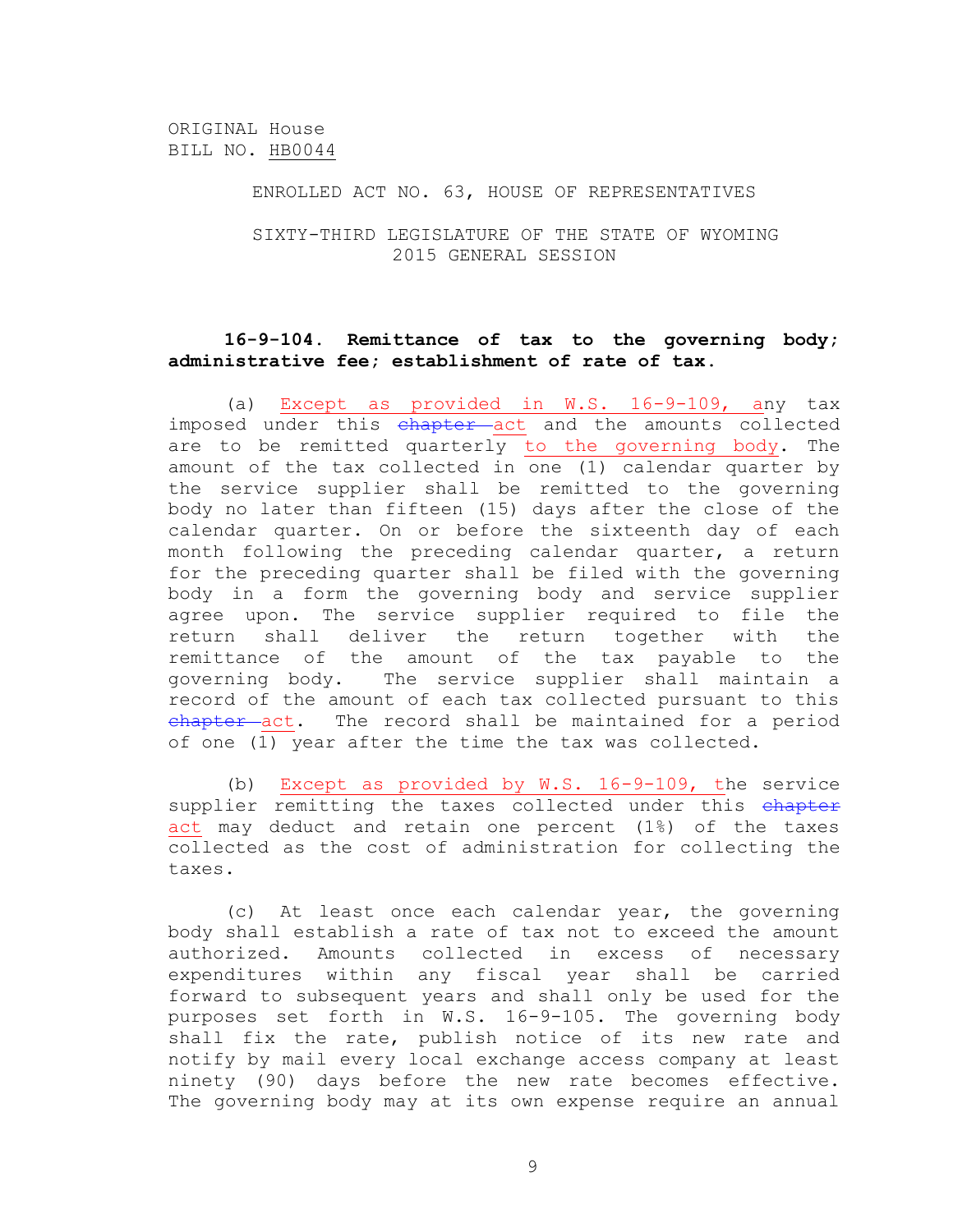## ENROLLED ACT NO. 63, HOUSE OF REPRESENTATIVES

## SIXTY-THIRD LEGISLATURE OF THE STATE OF WYOMING 2015 GENERAL SESSION

audit of the service supplier's books and records concerning the collection and remittance of the  $\frac{1}{2}$  taxes authorized by this chapter act.

(d) This section does not apply to the taxes authorized and collected for prepaid wireless communication access under W.S. 16-9-109.

## **16-9-105. Agreements or contract for 911 emergency reporting systems; use of funds collected**.

(a) Any governing body imposing the tax authorized by this chapter act may enter into an agreement directly with any service supplier to the 911 system or may contract and cooperate with any public agency or any other state for the administration of a 911 system in accordance with law.

(b) Funds collected from the 911 emergency tax imposed pursuant to this chapter act shall be spent solely to pay for public safety answering point and service suppliers' equipment and service costs, installation costs, maintenance costs, monthly recurring charges and other costs directly related to the continued operation of a 911 system including enhanced wireless 911 service. Funds may also be expended for personnel expenses necessarily incurred by a public safety answering point. "Personnel expenses necessarily incurred" means expenses incurred for persons employed to:

(c) Funds collected from the charge pursuant to this chapter act shall be credited to a cash account separate from the general fund of the public agency, for payments for public safety answering points and service supplier costs pursuant to subsection (b) of this section. Any monies remaining in the cash account at the end of any fiscal year shall remain in the account for payments during any succeeding year. If any 911 system is discontinued,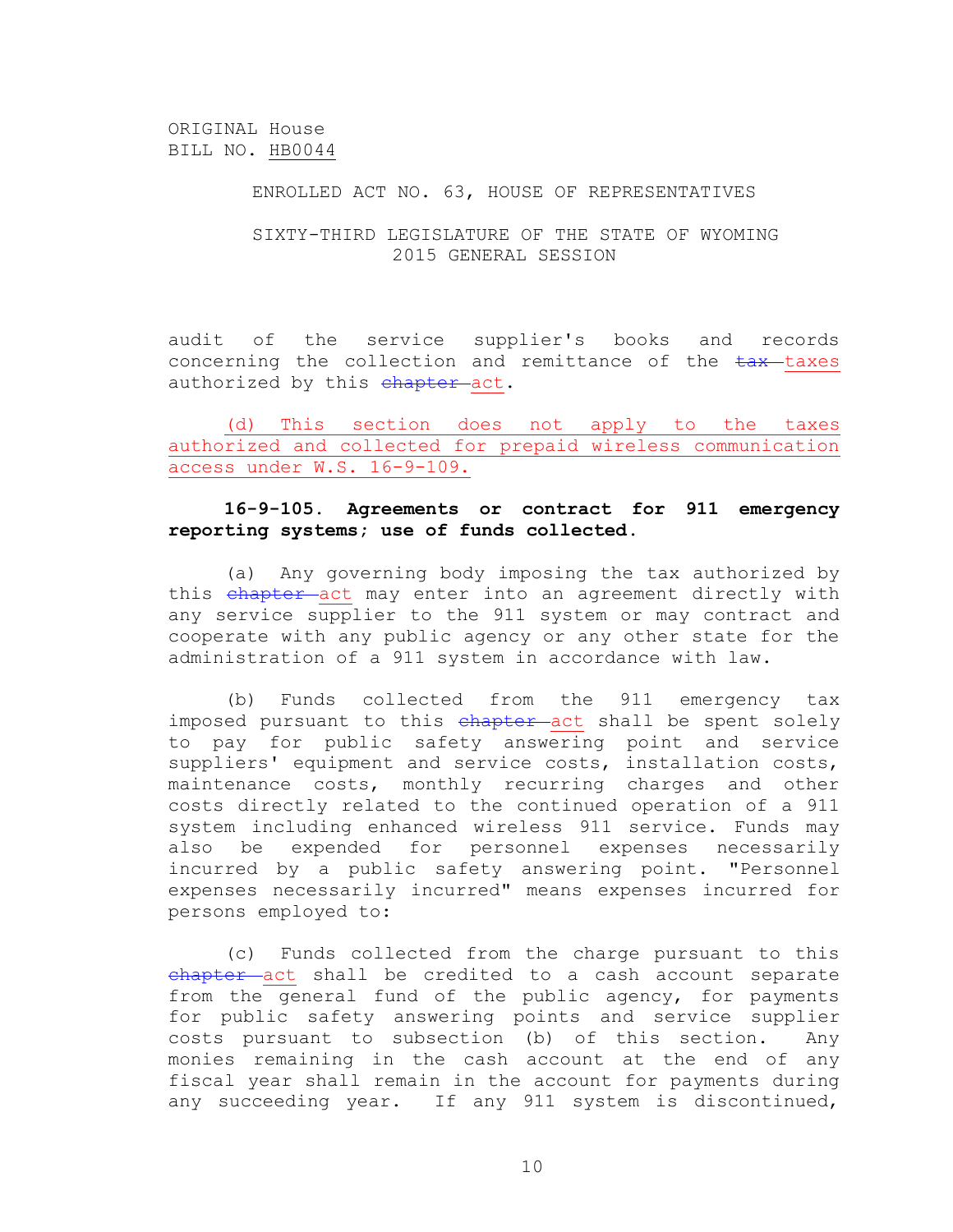## ENROLLED ACT NO. 63, HOUSE OF REPRESENTATIVES

## SIXTY-THIRD LEGISLATURE OF THE STATE OF WYOMING 2015 GENERAL SESSION

monies remaining in the account shall, after all payments to the service supplier pursuant to subsection (b) of this section, be transferred to the general fund of the public agency or proportionately to the general fund of each participating public agency.

**Section 3.** There is appropriated two hundred eighty-two thousand dollars (\$282,000.00) from the general fund to the department of revenue. This appropriation shall be for the period beginning with the effective date of this act and ending June 30, 2017. This appropriation shall only be expended for the purpose of preparing for, administering and enforcing the tax authorized by this act. Notwithstanding any other provision of law, this appropriation shall not be transferred or expended for any other purpose and any unexpended, unobligated funds remaining from this appropriation shall revert as provided by law on June 30, 2017.